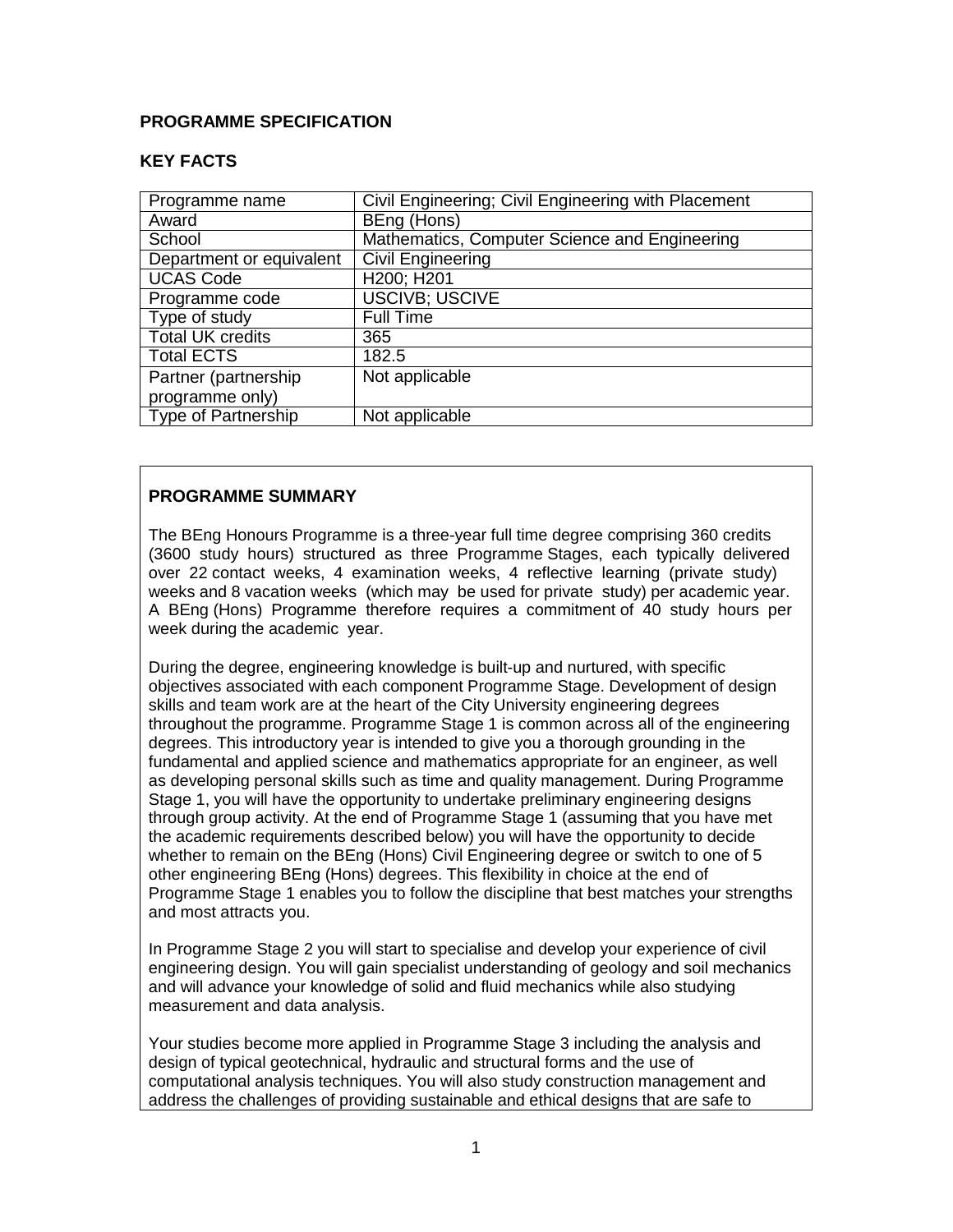construct. You will undertake an individual project that you select from a range of topics.

If you wish to gain practical experience during your degree, then you have the option of spending 12 months, between Programme Stages 2 and 3, on a paid industrial placement. We strongly recommend this (see the subsequent section entitled 'What Placement opportunities are available?').

At the end of the programme, you will have acquired the knowledge and understanding of analysis and design techniques, practical and personal skills required for a career in engineering.

### **Certificate of Higher Education**

Upon successful completion of Programme Stage 1 you will be able to: (i) discuss underlying concepts and principles associated with fundamental science and technology, (ii) develop skills in time and quality management and (iii) present, interpret and evaluate quantitative and qualitative data within your subject of study appropriate to the formation of an engineer. At this stage, having gained all the necessary credits, you will either: (i) automatically progress onto Programme Stage 2 of the BEng (Hons) in Civil Engineering or (ii) decide to switch onto one of 5 other BEng (Hons) engineering degrees (Aeronautical, Biomedical, Engineering, Electrical and Electronic or Mechanical) or (iii) leave the University with a Certificate of Higher Education in Engineering.

### **Diploma of Higher Education**

Upon successful completion of Programme Stage 2 you will have: (i) built upon your previous knowledge and experience, (ii) developed critical understanding of the wellestablished principles, and of the way in which those principles have developed in your area of study and (iii) advanced your skills of enquiry and different approaches to problem-solving as well as identified the limitations of your knowledge in your subject. At this stage, having gained all the necessary credits, you will either: (i) automatically progress onto Programme Stage 3 of the BEng (Hons) in Civil Engineering or (ii) leave the University with a Diploma of Higher Education in Civil Engineering. At the end of Programme Stage 2, you also have the opportunity to move to Programme Stage 3 of the MEng (Hons) degree in Civil Engineering if you have achieved an overall aggregate mark of at least 50% at the end of Programme Stage 2.

### **BEng (Hons) Degree**

Upon successful completion of Programme Stage 3 (having gained all the necessary credits) you will: (i) have developed a coherent systematic, detailed knowledge of your discipline and (ii) be able to confidently develop and employ appropriate techniques and methods in mathematical modelling and experimentation for engineering problemsolving, analysis and design.

### **Aims**

The overall aim of the BEng (Hons) in Civil Engineering is to provide an excellent education in engineering with specialised training for a professional career in civil engineering.

The specific aims (further elaborated below in the section 'What will I be expected to achieve?') are to produce graduates who:

- are equipped to perform at a high technical level<br>• are able to apply and integrate knowledge and unc
- are able to apply and integrate knowledge and understanding of other engineering disciplines to support their studies in civil engineering
- are logical, numerate, have a natural curiosity about the scientific world and are able to problem-seek as well as problem-solve
- demonstrate an attention to detail, without losing sight of the overall picture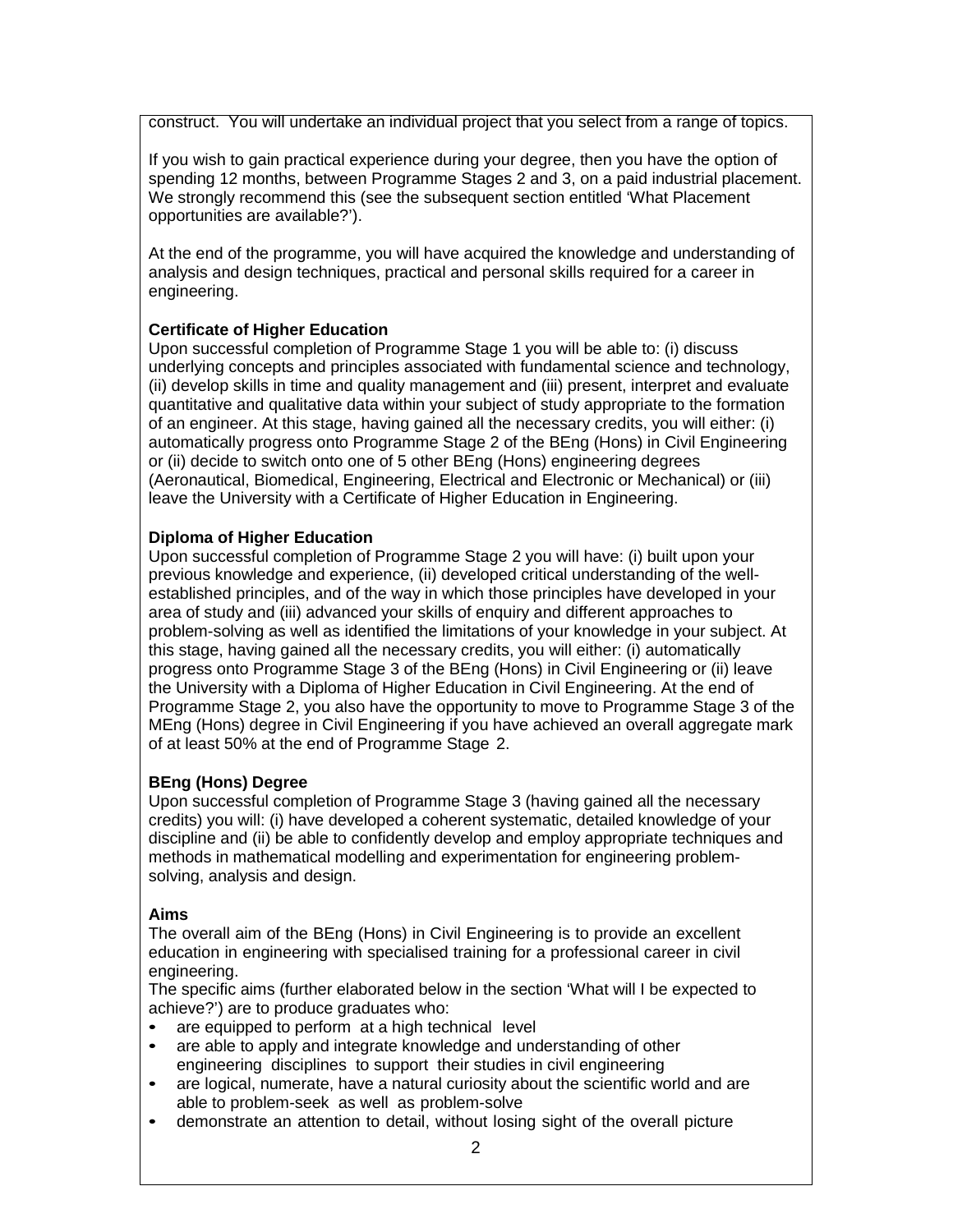- have a sound knowledge and a practical understanding of business and management and participate effectively in team work
- are aware of their professional and ethical responsibilities, the global and societal impact of engineering solutions, as well as the economic and political issues
- are able to communicate effectively to a wide range of audiences exhibit team loyalty and have the ability and confidence to be a leader in industry

# **WHAT WILL I BE EXPECTED TO ACHIEVE?**

This programme has been developed in accordance with the QAA Subject Benchmark for Engineering. On successful completion of this programme, you will be expected to be able to:

### **Knowledge and understanding**

- evaluate and solve problems in civil engineering using your comprehensive knowledge and understanding of analytical engineering subjects
- discuss critically the principles underlying other engineering disciplines<br>• assess civil engineering operations
- assess civil engineering operations<br>• discuss the design process and an
- discuss the design process and apply this to carry out a design task
- assess the management principles applied to engineering<br>• evaluate the role of the professional engineer and wider iss
- evaluate the role of the professional engineer and wider issues relating to society, the environment and sustainability

#### **Skills**

- plan and carry out experimental work
- use a range of laboratory equipment to obtain data, carry out an analysis of it and comment on theresults
- prepare technical reports and drawings, and make technical presentations<br>• interrogate published scientific literature effectively
- interrogate published scientific literature effectively
- use computer packages for analysis and design
- plan, conduct and report work of an investigative nature
- use analytical and experimental techniques to solve problems in engineering
- design a system or element to meet specifications taking a range of constraints and uncertainties into account and understanding the implications of these on your design
- evaluate critically, information and data from various sources<br>• collaborate on projects involving other engineering disciplines
- collaborate on projects involving other engineering disciplines<br>• communicate effectively through writing drawings and oral pre
- communicate effectively through writing, drawings and oral presentations<br>• solve problems using analytical and mathematical skills
- solve problems using analytical and mathematical skills<br>• work effectively in interdisciplinary teams
- work effectively in interdisciplinary teams<br>• make use of information technology tools
- make use of information technology tools
- manage resources andtime

#### **Values and attitudes**

- maintain a professional and ethical engineering attitude
- enhance the welfare, health and safety of the community through engineering solutions
- discuss the requirement for engineering activities to promote sustainable development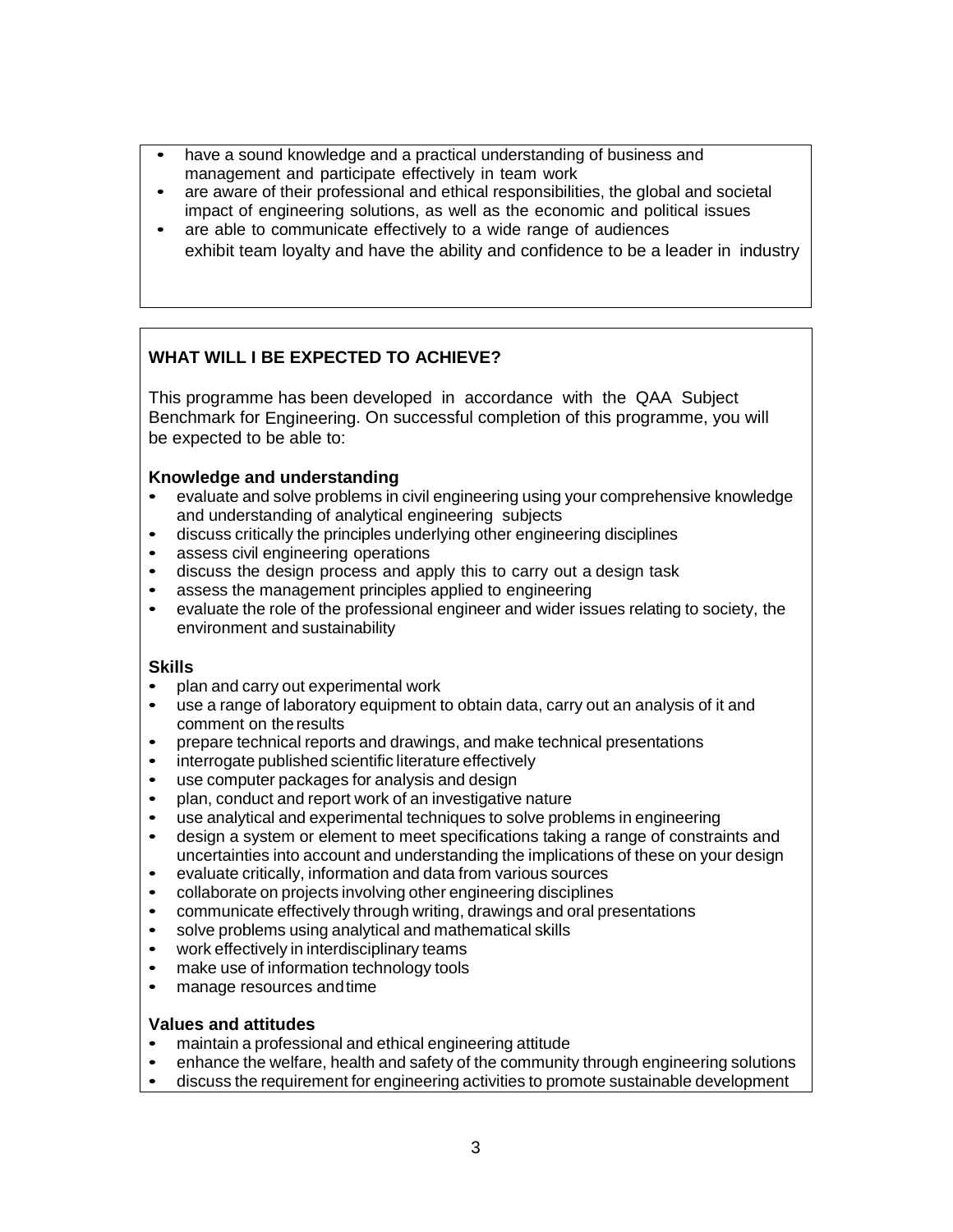### **HOW WILL I LEARN?**

The majority of learning in Higher Education is typically conducted through private study. Engineering is a practical discipline which benefits from significant supervised study, but it cannot be learnt through lectures alone. In Programme Stages 1 and 2 there is a higher proportion of supervised study (compared with Programme Stage 3), with typically 20-24 hours of contact timetabled each week.

These supervised contact hours are designed to assist and to focus your private study. Teaching involves a combination of theoretical, experimental and computational study. Our approach is to encourage critical thinking and foster your curiosity. By the time that you reach Programme Stage 3, the tutorial and practical elements are managed more by you, especially in relation to your individual project work. The remaining hours of private study each week are essential to the achievement of the learning outcomes and are guided using both formative and summative coursework tasks set during the academic year. Your private study is also supported by the use of Moodle, City's Online Learning Environment. This provides online access to module content, feedback, guidance on completing coursework, audio-visual resources etc.

Contact hours are made up of: lectures, which direct you towards the most important topics in the field and which allow discussion and clarification of areas of uncertainty with expert staff; tutorials where staff are on hand to help with problem-solving exercises; laboratory and workshop classes where practical situations and methods are encountered; and research or design/build projects, both individually and in groups, where personal skills, teamwork, creativity and critical thinking are developed and where knowledge built up elsewhere in the programme is integrated and developed. Site visits and field courses are used to place taught sessions in the context of real-world industries or products. Residential field courses allow you to undertake longer practical sessions in geology outside in the field.

# **WHAT TYPES OF ASSESSMENT AND FEEDBACK CAN I EXPECT?**

### **Assessment and Assessment Criteria**

The Programme is subdivided into Programme Stages (years of study) and each Programme Stage into modules (coherent groupings of syllabus topics addressing particular Learning Outcome types). Each module in the programme may have one or more assessment components of differing types. Assessment components may involve more than one assessment task (e.g. they may be an aggregate of different coursework marks or multiple examination papers).

Most modules will have an examination component as well as a coursework (continuous assessment) component. The split between examination and coursework assessment is approximately 50:50 over the programme lifetime. Examinations are used because they provide a controlled environment in which to assess knowledge and understanding and problem-solving skills. The time pressure and lack of prior warning about specific issues to be tackled is representative of real- world situations faced by practising engineers.

Coursework assessments vary from paper assignments (which may be similar to examinations but with longer time scales and with access permitted to information sources) to the assessment of practical skills which cannot be done in the exam hall.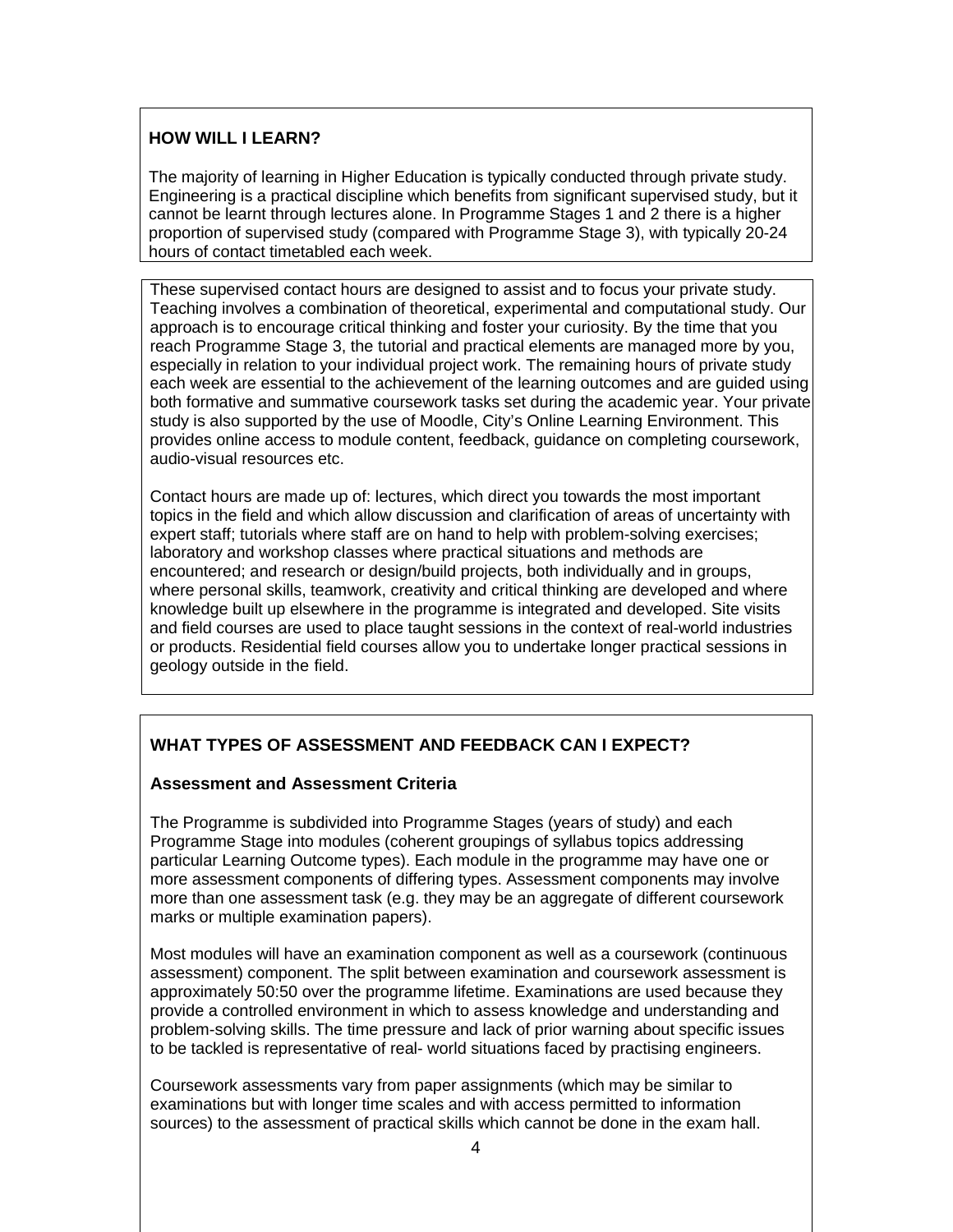For example communication skills (e.g. presentations, drawings and written reports), personal skills (such as team work or leadership), planning and design (both software and hardware), data analysis, critical review of information and the use of laboratory apparatus for measurement of properties and modelling of behaviour are usually assessed by means of coursework tasks.

Often coursework tasks may be set which are not to be assessed but which are valuable as a learning experience. This is known as formative coursework and is often the key to improving grades on assessed or summative coursework. You will receive feedback from

all coursework assessments, both formative and summative, to allow you to learn from mistakes made in the assessment.

Assessment Criteria are descriptions, based on the intended learning outcomes, of the skills, knowledge or attitudes that you need to demonstrate in order to complete an assessment successfully, providing a mechanism by which the quality of an assessment can be measured. Grade-Related Criteria are descriptions of the level of skills, knowledge or attributes that you need to demonstrate in order achieve a certain grade or mark in an assessment, providing a mechanism by which the quality of an assessment can be measured and placed within the overall set of marks. Assessment Criteria and Grade-Related Criteria will be made available to you to support you in completing assessments. These may be provided in programme handbooks, module specifications, on the virtual learning environment or attached to a specific assessment task.

#### **Feedback on assessment**

Feedback will be provided in line with our Assessment and Feedback Policy. In particular, you will normally be provided with feedback within three weeks of the submission deadline or assessment date. This may be written (on the hard copies and online) or oral (in class), specific to you or generally applicable, and would normally include a provisional grade or mark. If the coursework submitted is a laboratory report, then your work will not be returned until three weeks after the last report has been submitted. Laboratories are undertaken by groups of you in rotation over periods of many weeks and consequently the last group of you may complete the laboratory and submit the report many weeks after the first group.

For end-of-module examinations or an equivalent significant task (e.g. an end-ofmodule project), a generic feedback will normally be provided within four weeks of the last day of exam period. The timescale for feedback on final year projects or dissertations may be longer and starts from the date of the final presentation of the project. The full policy can be found at:

http://www.city.ac.uk/ [data/assets/pdf\\_file/0008/68921/assessment\\_and\\_feedback\\_](http://www.city.ac.uk/__data/assets/pdf_file/0008/68921/assessment_and_feedback_policy.pdf) [policy.pdf](http://www.city.ac.uk/__data/assets/pdf_file/0008/68921/assessment_and_feedback_policy.pdf)

### **Assessment Regulations**

In order to pass your programme, you should complete successfully (or be exempted from) the relevant modules and assessments and will therefore acquire the required number of credits. You also need to pass each preceding Programme Stage of your Programme in order to progress to the following Programme Stage.

Your overall aggregate mark will be calculated by combining the aggregate marks from Programme Stages 1, 2 and 3 in the ratio 1:3:6.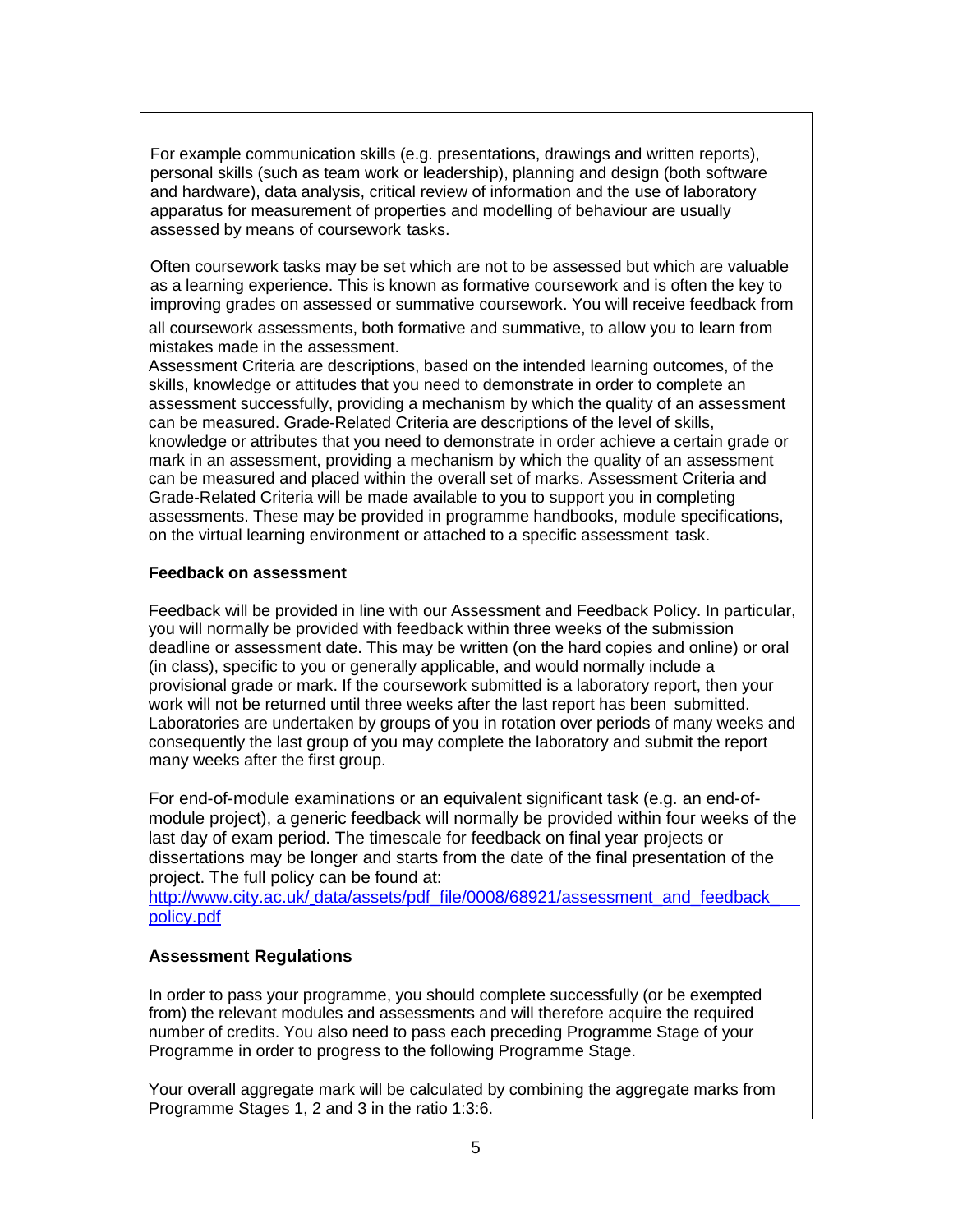The pass mark for each module is 40%. In some modules there will be a requirement to pass individual components of the module (where the pass mark for these components will also be 40%). Details of which assessment components need to be passed individually is provided in the Module Specification.

If you fail an assessment component or a module, the following will apply.

- 1. *Compensation*: where, if you fail up to a total of one sixth of the total credits at first or resit attempt, you may be allowed compensation if
	- Compensation is permitted for the module involved (see the What will I study Section of the Programme Specification), and
	- it can be demonstrated that you have satisfied the Learning Outcomes of the modules in the Programme Stage, and
	- a minimum overall mark of at least 30% has been achieved in the module to be compensated, and
	- an aggregate mark of at least 40% has been achieved for the Programme Stage under consideration.

Where you are eligible for compensation at the first attempt, this will be applied in the first instance rather than offering a resit opportunity.

If you receive a compensated pass in a module then you will be awarded the full 20 credits for that module. The original component marks will be retained in the record of marks and your original module mark will be used for the purpose of your Award calculation.

2. *Resit:* Where you are not eligible for compensation at the first attempt, you will normally be offered one resit attempt.

If you are successful in the resit, you will be awarded the full credit for that module. The mark for each assessment component that is subject to a resit will be capped at the pass mark for the module. This capped mark will be used in the calculation of the final module mark together with the original marks for the components that you passed at first attempt.

If you do not meet the pass requirements for a module and do not complete your resit by the date specified, you will not progress to the next Programme Stage and the Assessment Board will require that you to be withdrawn from the Programme. If you fail to meet the requirements for a particular Programme Stage or the Programme, the Assessment Board will consider whether you are eligible for an Exit Award as per the tables shown below.

If you would like further information about the way in which assessment works at City, please see the full version of the Assessment Regulations at: <http://www.city.ac.uk/about/city-information/governance/constitution/senate-regulations>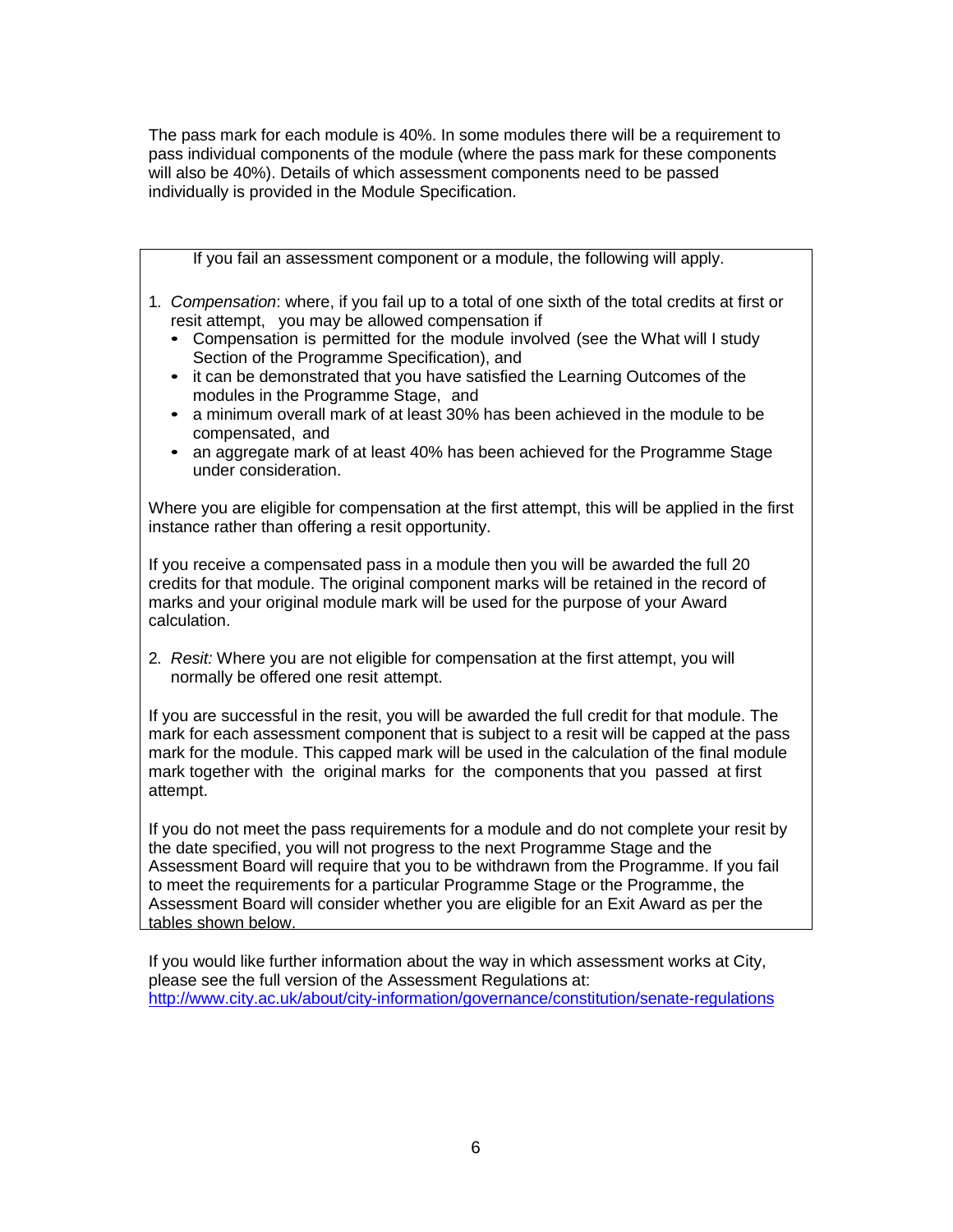# **WHAT AWARD CAN I GET?**

# **Bachelor's degree with honours in Civil Engineering**

| Programme<br><b>Stage</b> | HE<br>Level | <b>Credits</b> | <b>Weighting %</b> | <b>Class</b>         | % Required |
|---------------------------|-------------|----------------|--------------------|----------------------|------------|
|                           | 4           | 125            | 10                 |                      | 70         |
| 2                         | 5           | 120            | 30                 | II upper<br>division | 60         |
| 3                         | 6           | 120            | 60                 | II lower<br>division | 50         |
|                           |             |                |                    |                      | 40         |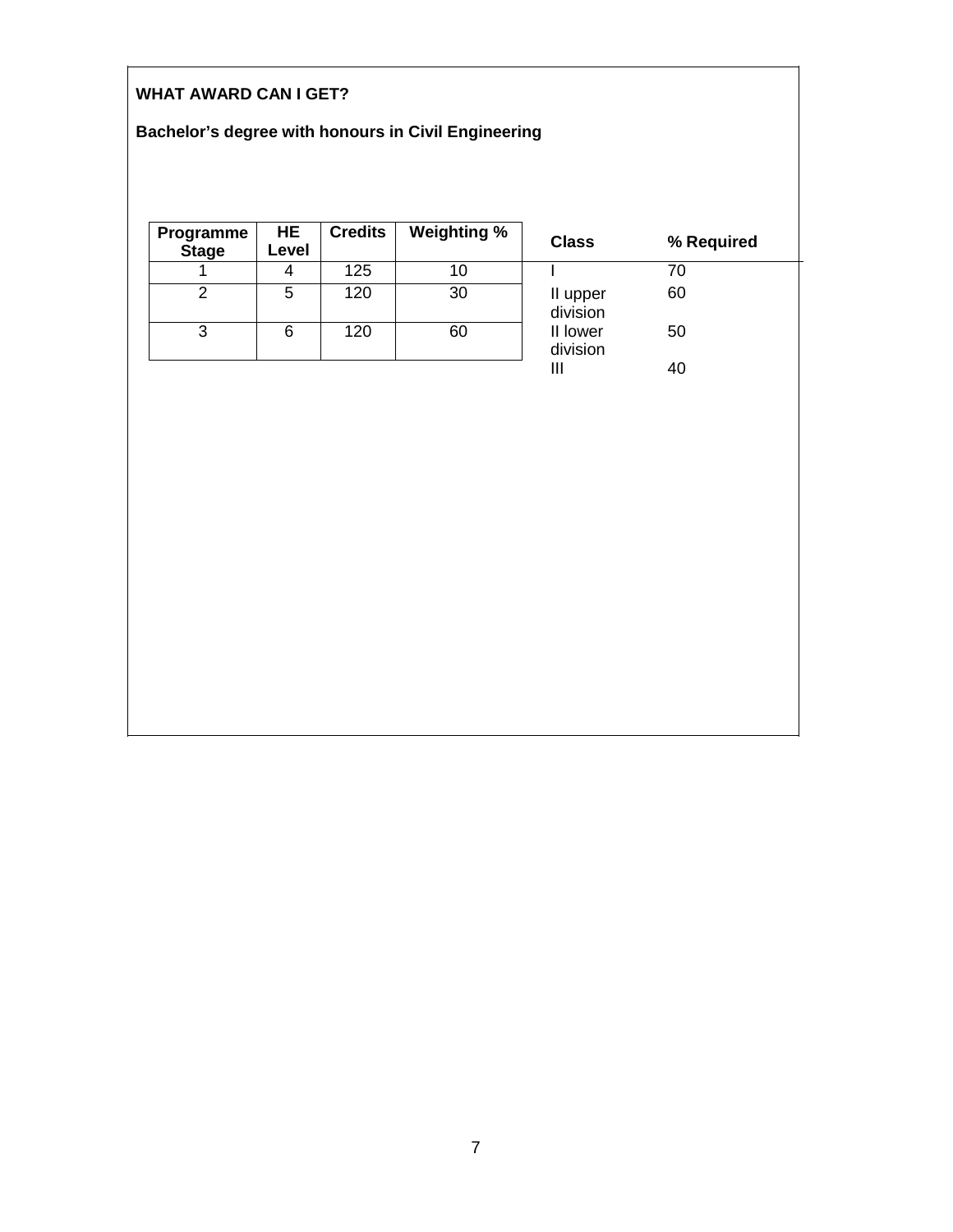### **Ordinary degree in Civil Engineering**

| Programme<br><b>Stage</b> | HE.<br>Level | <b>Credits</b> | <b>Weighting %</b> | <b>Class</b>               | % Required |
|---------------------------|--------------|----------------|--------------------|----------------------------|------------|
|                           | 4            | 125            | 10                 | With<br><b>Distinction</b> | 70         |
| 2                         | 5            | 120            | 30                 | <b>With Merit</b>          | 60         |
| 3                         | 6            | 60             | 60                 | Without<br>Classification  | 40         |

#### **Diploma of Higher Education in Civil Engineering**

| Programme<br><b>Stage</b> | <b>HE</b><br>Level | <b>Credits</b> | $\parallel$ Weighting % | <b>Class</b>               | % Required |
|---------------------------|--------------------|----------------|-------------------------|----------------------------|------------|
|                           | 4                  | 125            | 25                      | With<br><b>Distinction</b> | 70         |
|                           | 5                  | 120            | 75                      | <b>With Merit</b>          | 60         |
|                           |                    |                |                         | Without                    | 40         |

**Classification** 

# **Certificate of Higher Education in Engineering**

| Programme<br><b>Stage</b> | HE.<br>Level | Credits | <b>Weighting %</b> | <b>Class</b>       | % Required |
|---------------------------|--------------|---------|--------------------|--------------------|------------|
|                           |              | 125     | 100                | With               | 70         |
|                           |              |         |                    | <b>Distinction</b> |            |
|                           |              |         |                    | <b>With Merit</b>  | 60         |
|                           |              |         |                    | Without            | 40         |
|                           |              |         |                    | Classification     |            |

# **WHAT WILL I STUDY?**

### **Programme Stage 1**

Programme Stage 1 comprises seven core Level-4 modules, totalling 125 credits. To pass Stage 1 you must obtain all 125 credits, as specified in the Programme Scheme. All modules, except for ET1000 and ET1090, are assessed by a combination of course work distributed throughout the academic year and an end of year exam. The proportion of each component is specified in the description for each module. You must achieve a pass mark for the module and any components as set out in each module specification. ET1000 is a pass/fail module assessed by your personal tutor by means of a portfolio of evidence of initial personal and professional development. ET1090 (Design I) is assessed by coursework distributed throughout the academic year for which you must achieve a pass mark.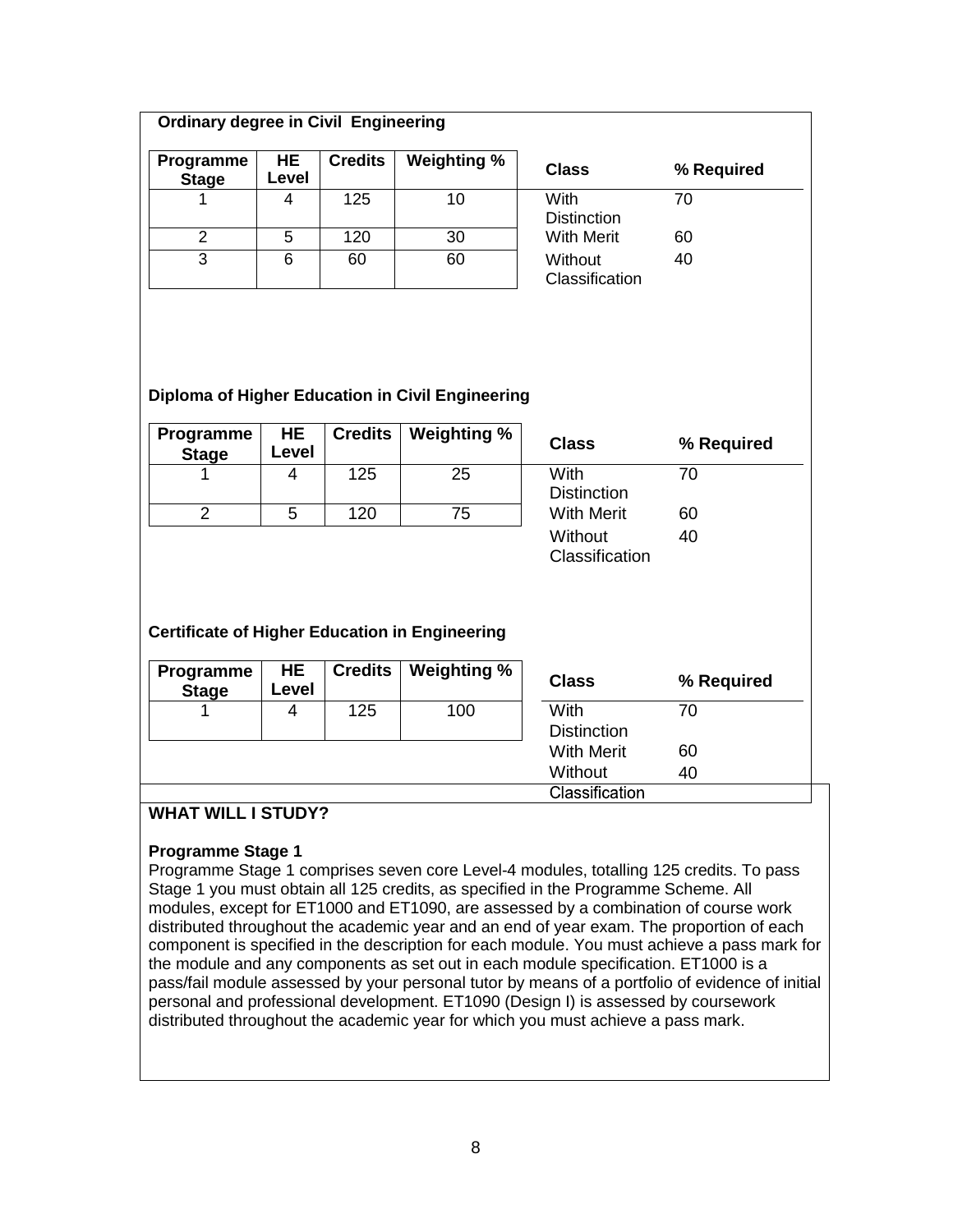| <b>Module Title</b>                    | <b>SITS</b><br>Code | <b>Module</b><br><b>Credits</b> | Core or<br><b>Elective</b> | Can module be<br>compensated? | Level          |
|----------------------------------------|---------------------|---------------------------------|----------------------------|-------------------------------|----------------|
| Mathematics I                          | EX1010              | 20                              | Core                       | No                            | $\overline{4}$ |
| <b>Engineering Science</b>             | ET1060              | 20                              | Core                       | No                            | 4              |
| Fluid Mechanics & Thermodynamics I     | ET1070              | 20                              | Core                       | No                            | 4              |
| Solid Mechanics                        | ET1080              | 20                              | Core                       | No                            | 4              |
| <b>Electronics</b>                     | ET1061              | 20                              | Core                       | <b>No</b>                     | 4              |
| Design I                               | ET1090              | 20                              | Core                       | No                            | 4              |
| Personal & Professional<br>Development | ET1000              | 5                               | Core                       | <b>No</b>                     | $\overline{4}$ |

### **Programme Stage 2**

Programme Stage 2 comprises six core Level-5 modules, totalling 120 credits. To pass Programme Stage 2 you must obtain all 120 credits, as specified in the Programme Scheme.

All modules, except for Design II: Civil & Structural, are assessed by a combination of course work distributed throughout the academic year and an end of year exam. The proportion of each component is specified in the description for each module. You must achieve a pass mark for the module and any components as set out in each module specification. Design II: Civil & Structural is assessed by coursework distributed throughout the academic year for which you must achieve a pass mark.

The Geology and Soil Mechanics module includes a compulsory residential field trip.

A student who has successfully completed Programme Stage 2 of a BEng programme may, with the approval of the Assessment Board, transfer to Programme Stage 3 of the related MEng programme provided that they have obtained an overall aggregate mark of at least 50% at Programme Stage 2.

| <b>Module Title</b>                        | <b>SITS</b><br>Code | Module<br><b>Credits</b> | Core or<br><b>Elective</b> | Can module bel<br>compensated? | Level |
|--------------------------------------------|---------------------|--------------------------|----------------------------|--------------------------------|-------|
| Mathematics II                             | EX2010              | 20                       | Core                       | No                             | 5     |
| Fluid Mechanics & Thermodynamics II ET2070 |                     | 20                       | Core                       | No                             | 5     |
| <b>Structural Mechanics</b>                | ET2080              | 20                       | Core                       | No                             | 5     |
| Geology and Soil Mechanics                 | CV2501              | 20                       | Core                       | No                             | 5     |
| Measurement and Data Analysis              | ET2082              | 20                       | Core                       | No                             | 5     |
| Design II: Civil & Structural              | CV2500              | 20                       | Core                       | <b>No</b>                      | 5     |

# **Programme Stage 3**

Programme Stage 3 comprises six core Level-6 modules, totalling 120 credits. To pass Programme Stage 3 you must obtain all 120 credits, as specified in the Programme Scheme.

All modules, except for Design III: Civil and BEng Individual Project, are assessed by a combination of course work distributed throughout the academic year and an end of year exam. The proportion of each component is specified in the description for each module. You must achieve a pass mark for the module and any components as set out in each module specification. Design III: Civil is assessed by coursework distributed throughout the academic year for which you must achieve a pass mark. The BEng Project module is an individual project assessed by a combination of in-year progress, your dissertation and your performance in an oral examination.

At most one 20-credit module can be compensated (but not the BEng Project module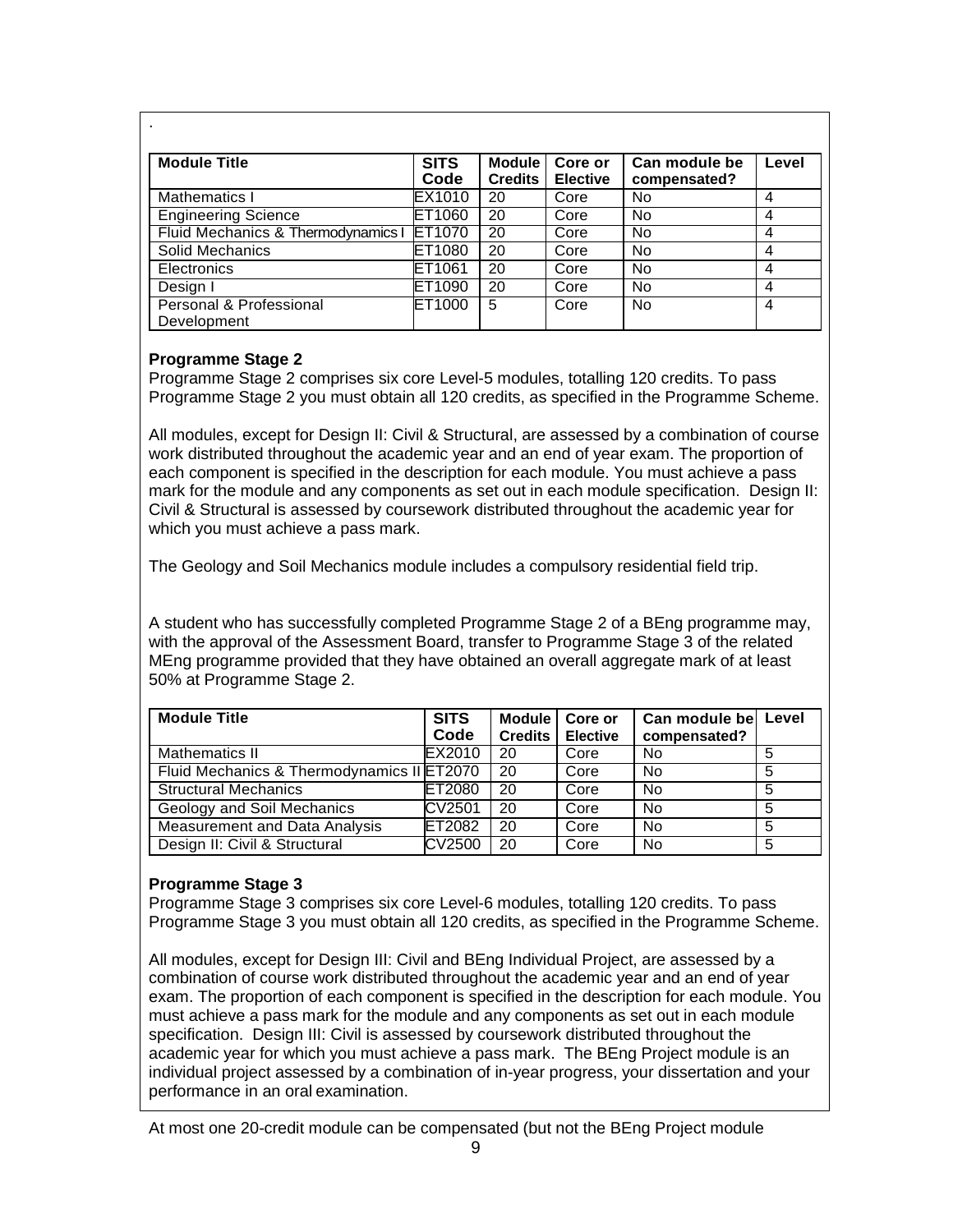or Design III) if you achieve a mark of at least 30% in that module and have passed the other five modules.

| <b>Module Title</b>                 | <b>SITS</b><br>Code | <b>Module</b><br><b>Credits</b> | Core or<br><b>Elective</b> | Can module be<br>compensated? | Level |
|-------------------------------------|---------------------|---------------------------------|----------------------------|-------------------------------|-------|
| Geotechnical Engineering            | CV3501              | 20                              | Core                       | Yes                           | 6     |
| <b>Hydraulic Engineering</b>        | CV3503              | 20                              | Core                       | Yes                           | 6     |
| <b>Structural Engineering</b>       | CV3602              | 20                              | Core                       | Yes                           | 6     |
| <b>Civil Engineering Management</b> | CV3502              | 20                              | Core                       | Yes                           | 6     |
| <b>BEng Individual Project</b>      | ET3106              | 20                              | Core                       | No                            | 6     |
| Design III: Civil                   | CV3500              | 20                              | Core                       | <b>No</b>                     | 6     |

# **TO WHAT KIND OF CAREER MIGHT I GO ON?**

Most graduates choose to enter the civil engineering profession either with consultants or contractors. Recent graduates have joined leading design consultants such as AECOM, Atkins, Building Design Consultants, London Bridge Associates, Mott MacDonald, Arup and Ramboll or contracting engineering practices in the UK such as Balfour Beatty Engineering, Jacobs Engineering and Skanska. Graduates also join companies overseas.

However, beyond civil engineering, this degree equips you with the required technical expertise, initiative and management skills to be able to face modern challenges in any number of branches of the engineering industry. Your creativity and innovation in design will serve you well in the broad profession.

The Centre for Career & Skills Development provides a service to current undergraduates and postgraduates, as well as recent graduates of the University. Their aim is to provide you with advice, information and skills that you need to make a smooth transition into the world of professional engineering. If you would like further information on the careers support available at City, please go to: <http://www.city.ac.uk/careers>

# **WHAT STUDY ABROAD OPTIONS ARE AVAILABLE?**

At present these options are not available; they remain under development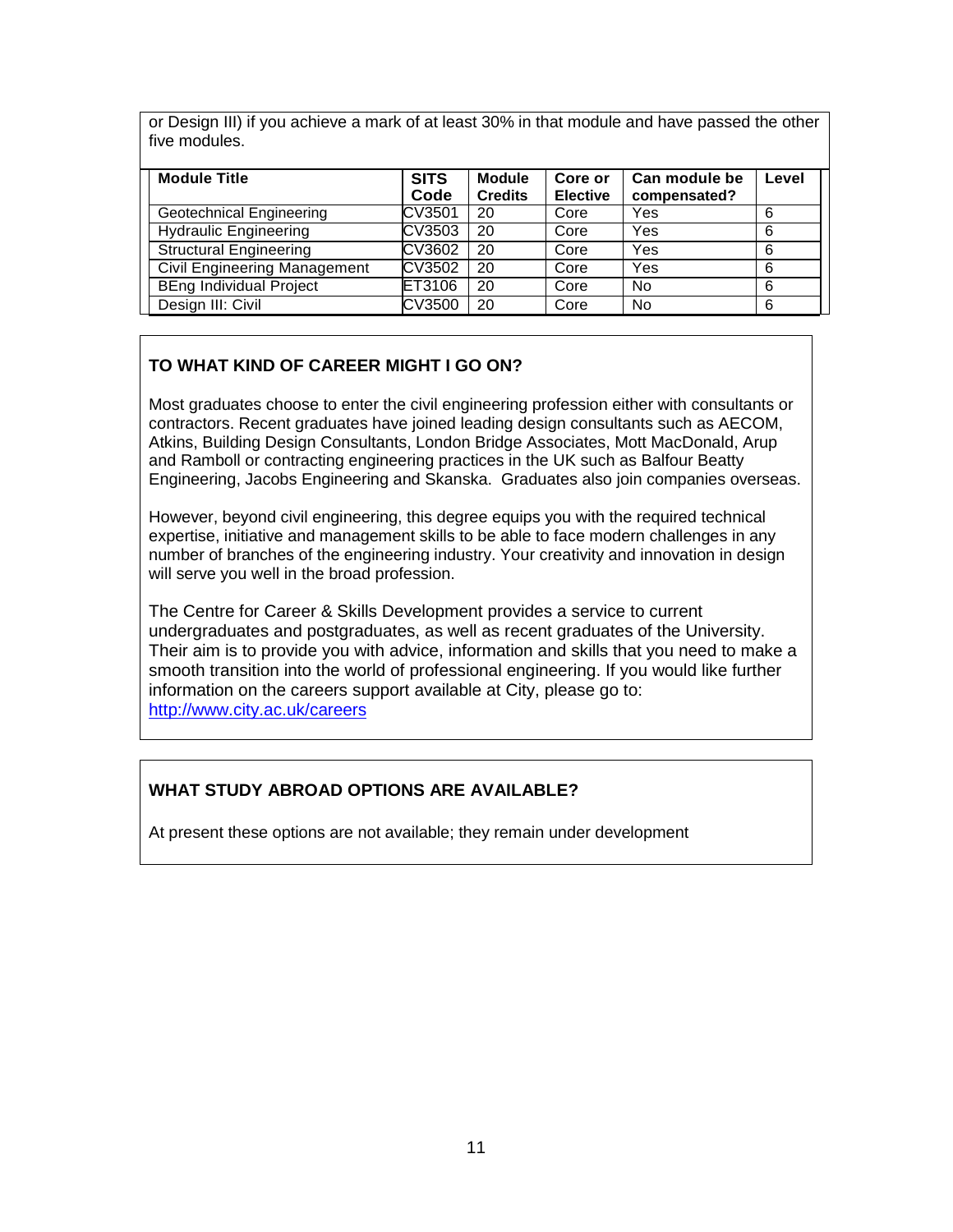MCSE's Professional Liaison Unit (PLU) collaborates with the University Career and Skills Development Service to offer advice to help you for searching for and applying for an internship. The PLU is in regular contact with companies and other organisations concerning the availability of training opportunities and will advise you on making applications.

You are welcome to make your own applications but you will be asked to discuss these with the PLU's Work Based Learning Advisor. Support is provided in the MCSE Placement & Internships Resource Centre module on Moodle.

If you are on an approved Professional Placement then your experience will be graded on the basis of (i) reports from two visits made by the Visiting Tutor (a member of academic staff) familiar to the subject and (ii) your final report. Informal contact is maintained throughout the 12 months, as necessary. Although your placement is reported on the degree transcript, the grading does not contribute to the final degree result.

Placement guidelines are issued to you and your employer at the commencement of training, and these include a placement health and safety booklet. The guidelines also include a section on workplace learning. Early in the placement year, you are required to produce a placement plan in conjunction with your Workplace Supervisor and the Visiting Tutor.

### **WILL I GET ANY PROFESSIONAL RECOGNITION?**

**Accrediting Body:** Joint Board of Moderators (Institution of Civil Engineers, Institution of Structural Engineers, Institute of Highway Engineers, The Chartered Institution of Highways and Transportation)

### **Nature of Accreditation**

When accredited this degree will:

- 1. Fully satisfy the educational base for an Incorporated Engineer(IEng).
- 2. Partially satisfy the educational base for a Chartered Engineer (CEng). A programme of accredited Further Learning will be required to complete the educational base for CEng.

See [www.jbm.org.uk f](http://www.jbm.org.uk/)or further information and details of Further Learning programmes for CEng.

Our current Civil Engineering degrees are accredited by the above institutions, providing a path for you to gain Chartered Engineering status. We have every expectation that these degrees will similarly receive full accreditation